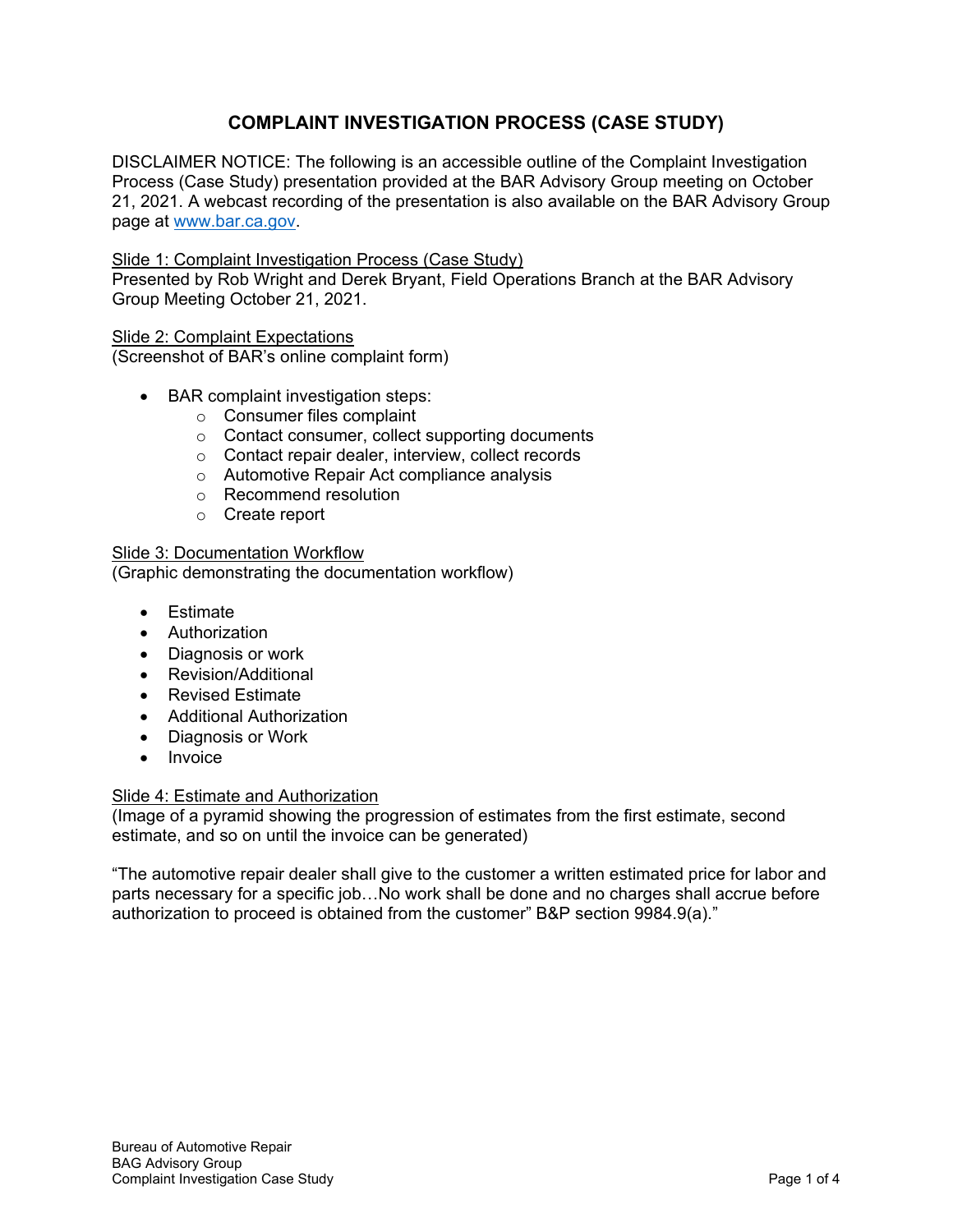## Slide 5: Setting and Meeting Customer Expectations

- Setting
	- o Repairer intentions should match customer expectations
	- $\circ$  Repairer sets customer expectations through initial estimate and revisions
	- o Specific job
	- o Specific price
	- o Customer authorization
- Meeting
	- $\circ$  Don't exceed estimated and authorized work without customer authorization
	- o Do only estimated and authorized repairs
	- o Explain repairs on invoice

Slide 6: Recording Additional Authorization (Graphic detailing documenting additional authorization)

- Written (Example: In-person)
	- o Customer Signature
	- o Date
- Oral (Example: Phone Calls)
	- o Customer Name
	- o Date
	- o Phone Number Called
	- o Reason
	- o Additional Cost
	- o Total Revised Cost
- Electronic (Examples: Text Message, Email, Fax)
	- o Customer Name
	- o Date
	- o Time
	- o Phone Number/Email
	- o Reason
	- o Additional Cost
	- o Total Revised Cost

Slide 7: Unusual Circumstances Authorization (Graphic detailing unusual circumstances authorization)

- Oral
	- o Customer Name
	- o Date
	- o Time
	- o Phone Number
- Electronic
	- o Customer Name
	- o Date
	- o Time
	- o Phone Number/Email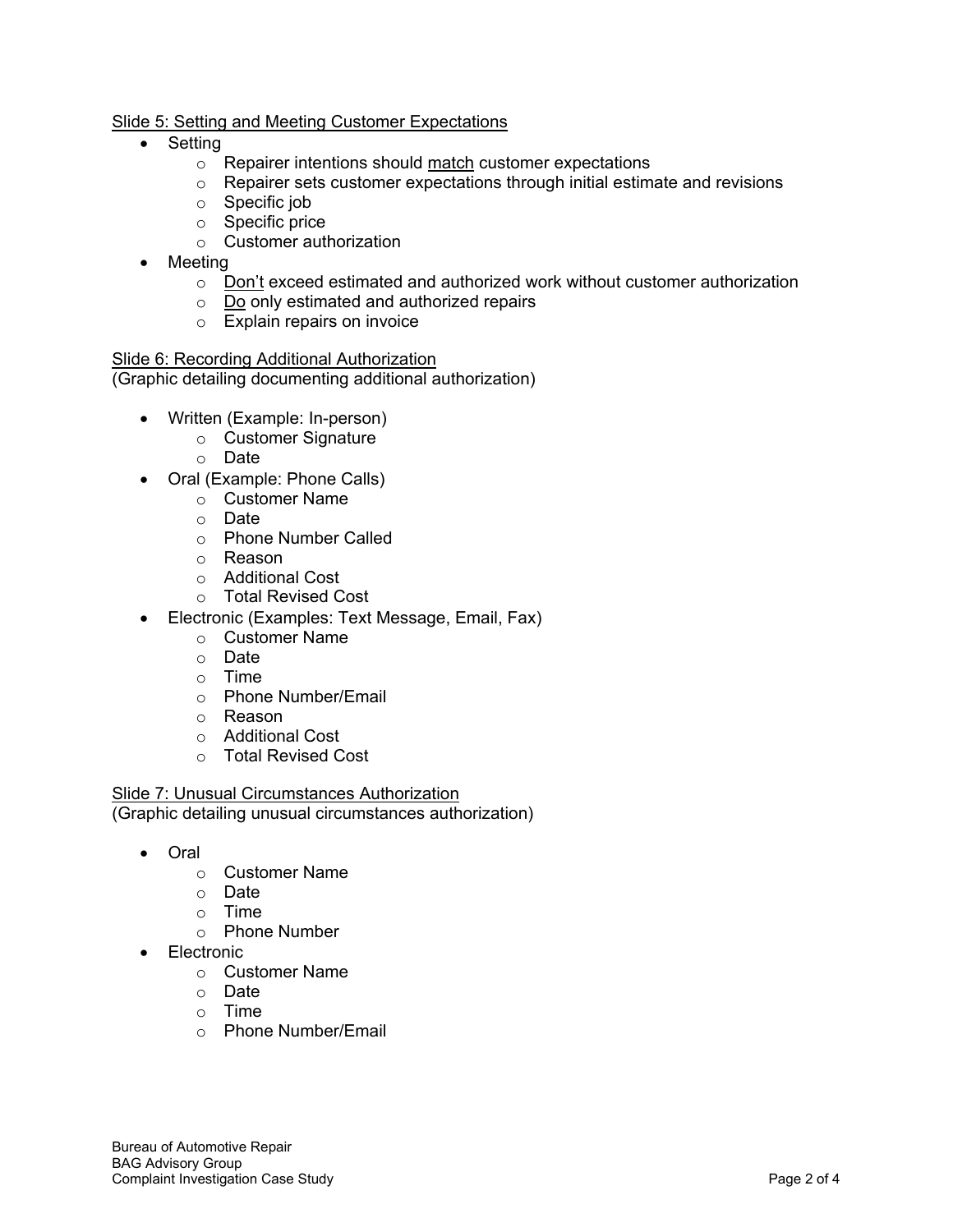## Slide 8: Teardown Estimate Elements

- Odometer
- Customer-requested repairs
- Specific job [area/component(s) to be torn down]
- Specific price
	- o Includes reassembly price
	- $\circ$  Includes new gaskets, seals, O-rings, clips, etc. destroyed during disassembly
- Statement if you cannot reassemble (if applicable)
- Number of days to reassemble (if customer declines)
- Unique identifier
- Sublet Disclosure (if applicable)

## Slide 9: Complaint Case Study (1 of 8)

- Vehicle
	- o 2012 Jeep Wrangler, leaking differential pinion seal
- Consumer allegations
	- o Repair facility performed unauthorized repairs
	- o Invoice exceeded estimate by \$400.00

## Slide 10: Complaint Case Study (2 of 8)

- Repair dealer response
	- o Repair work authorized by "Early Bird" drop-off sheet
	- o Additional repairs necessary to complete job
	- $\circ$  Consumer implied authorization by paying invoice

## Slide 11: Complaint Case Study (3 of 8)

BAR Findings and Observations

- No unusual circumstances authorization B&P §9884.9, CCR §3353.2
- No specific job B&P §9884.9, CCR §3353(a)
- Incomplete teardown estimate B&P §9884.9, CCR §3353(c)(1)
- Incomplete additional authorization B&P §9884.9, CCR §3354(a)(1)
- Parts receipts not provided B&P §9884.11, CCR §3358

## Slide 12: Complaint Case Study (4 of 8)

(Image depicting a sample "Early Bird" drop off notice)

• Early Bird notices do not comply with estimate/authorization requirements.

### Slide 13: Complaint Case Study (5 of 8)

(Two images depicting missing information on an estimate)

- Document represented as estimate provided by repair facility.
	- o No specific job to be performed.
	- o Missing customer phone authorization details for unusual circumstances.